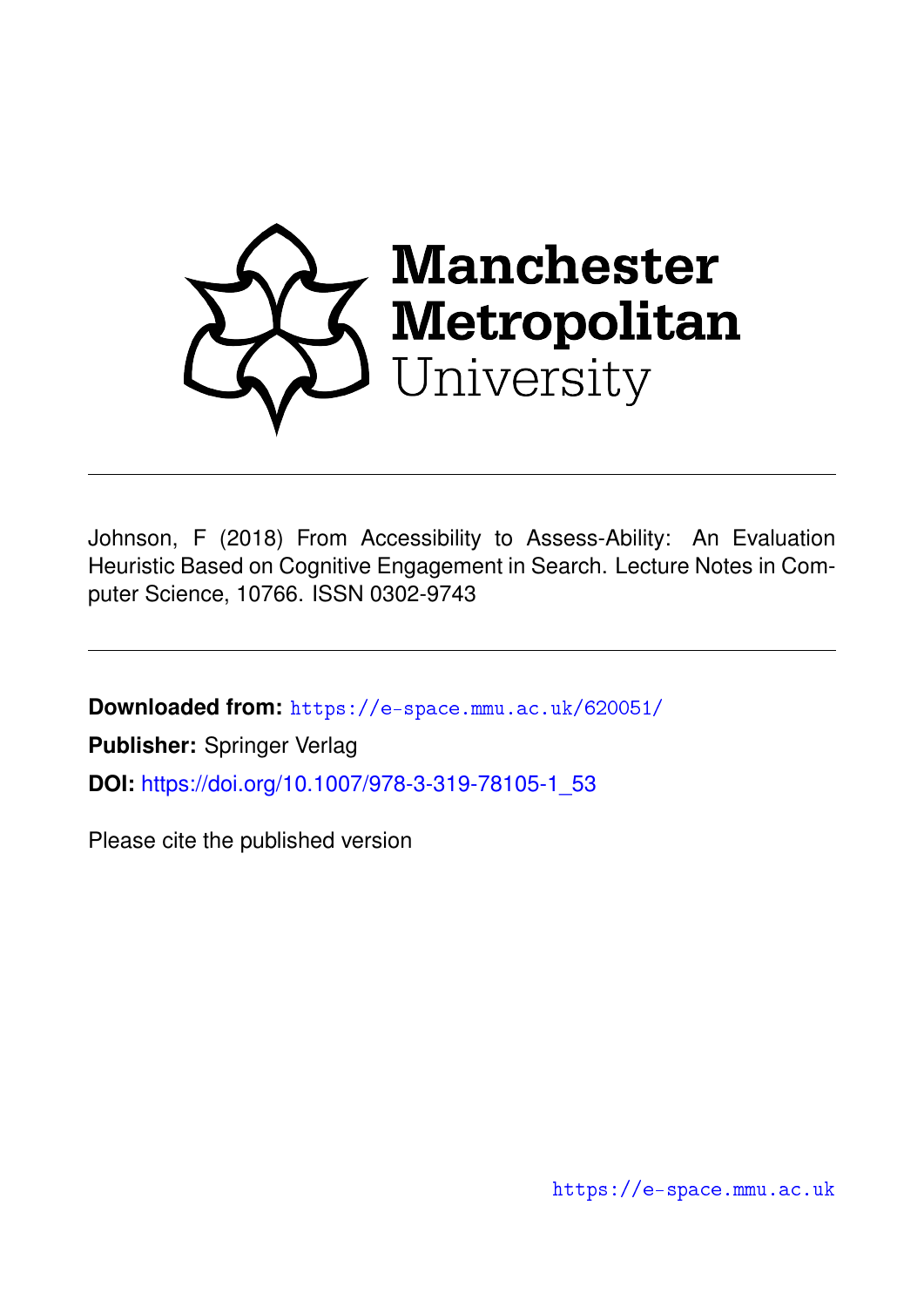Accepted for publication in: iConference 2018 LNCS 10766, University of Sheffield, 26-28 March, G.Chowdhury (Ed) Transforming Digital Worlds, Chapter 53 Springer Verlag

# **From accessibility to assess-ability: An evaluation heuristic based on cognitive engagement in search**

Frances Johnson[0000-0003-0632-9790]

Department of Languages, Information & Communications, Manchester Metropolitan University Manchester, UK. [F.Johnson@mmu.ac.uk](mailto:F.Johnson@mmu.ac.uk)

**Abstract.** This investigation into information searching behaviour focuses on the users' critical assessment of information when found in response to an information need, and on the cognitive aspects of search involving in the user in the assimilation of the information found. The meta analysis of a questionnaire based survey seeks to identify the constructs of the users' assessment of information. Factor analysis of the participants' responses identifies the assessment of the 'cognitive relevance' as vital in distinguishing the searcher who appears to be intent on finding information as opposed to one engaged in the relatively simple task of looking up information. The value in the development of the questionnaire designed to identify the users' cognitive engagement in search is considered for testing the interface designed to optimize the user's involvement in search. Turning to the question of the design of the interface itself, the heuristic of assessability (of the information retrieved) is proposed for use in the expert review of the search interface, and to support the user in their critical assessment and verification of the information relevancy, quality and credibility.

**Keywords:** Search behaviour. Information credibility. Usability.

## **1 Introduction**

As Wilson et al [1] stated in the introduction to their monograph 'From keyword search to exploration: designing future search interfaces for the web", the techniques for retrieving and visualising search results has been well researched and "[are] usually remarkably effective". However they continue to suggest that "recent work has shown that there is substantial room for improving the support provided to users who are exhibiting more exploratory forms of search, including when users may need to learn, discover, and understand novel or complex topics". Current interfaces designed to help the user query, formulate complex search expressions, navigate taxonomies and drill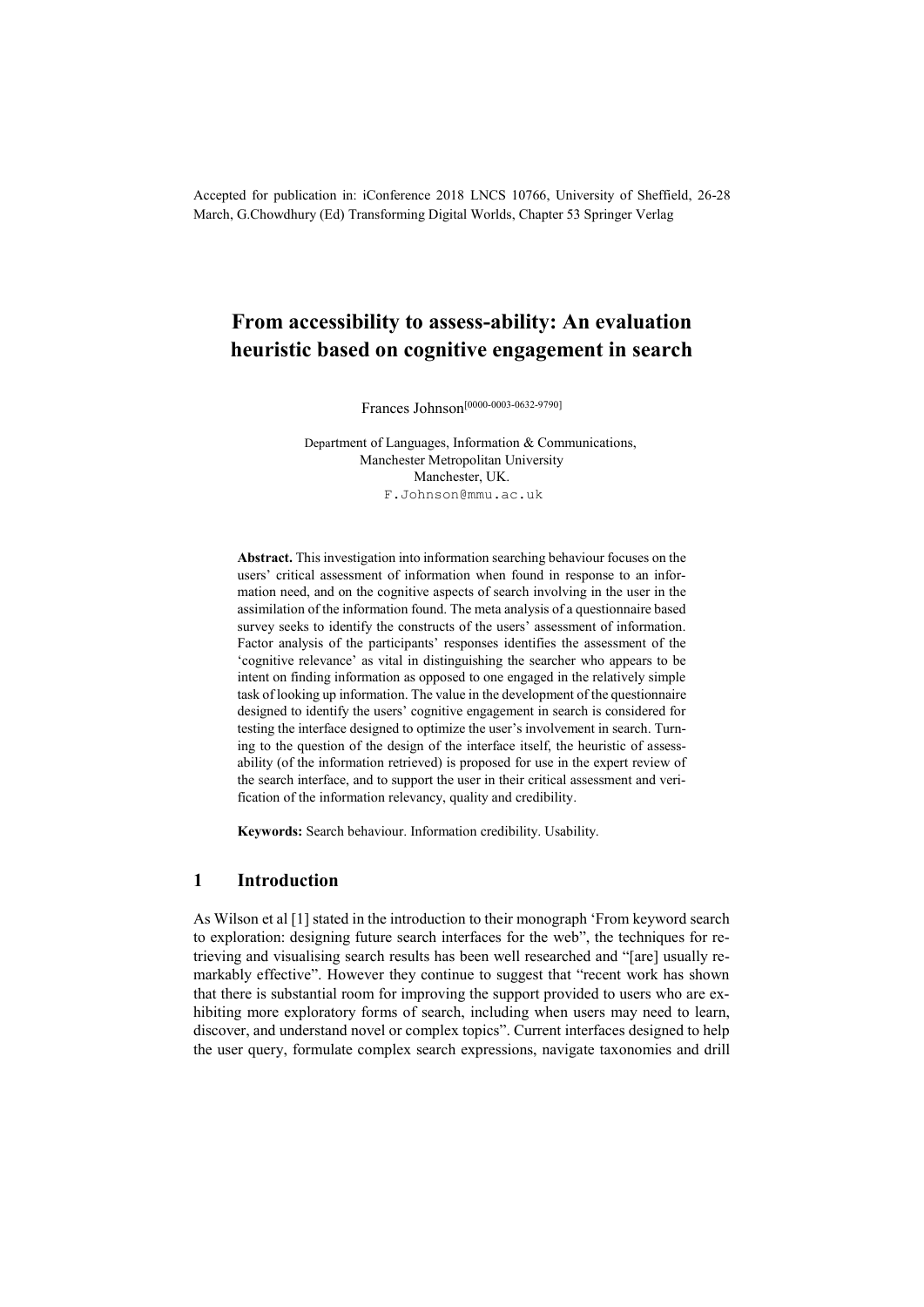down using facets are indeed remarkably effective and the developments that may define potential future user search interfaces, using technologies from gesture to voice to mind control, chatbots and augmented reality look set to be transformative in the way we interact with search systems to find, learn and discover.

In research and development, design and evaluation go hand in hand and with developments in design we need metrics to indicate success. One approach is to set up an information retrieval experiment and measure the performance of search technology in terms of the recall and precision of the search results. However as developments focus on the user, interface and interactivity, approaches to evaluation have developed to take into consideration the complexity of the search processes and to base measures of success in terms of what a successful search might mean to the user. The aim being to design for usability and for the quality of the experience, that is user centered design.

In this investigation into information searching behavior, specifically the users' critical evaluation of information in response to an information need, we aim to identify and characterize the users' involvement in the cognitive aspects of search as they learn about the information sought and assimilate the information found. The searchers' involvement in some critical evaluation of information retrieved is crucial [2] as it is assumed to have a vital role in the assimilation of the information found and in the learning that occurs in the process of searching for information. With regards to an 'anomalous state of knowledge' [3] it is thought that this helps shift the searcher from an uncertain exploratory state to one where the information need is (ideally) clearly defined. The aim of this investigation is to work towards developing a framework for the heuristic based evaluation of the interface designed to optimize users' core activities in search and discovery. This seeks to complement the use of existing and well known heuristics in interface design and metrics to gauge user satisfaction and engagement. The framework proposed is based on key questions the user might ask when searching – such as 'has the retrieval engine worked?', 'is the information retrieved relevant?', 'is the information credible?', 'has my query worked?', 'what have I learnt'? 'what else do I need to know?', and overall, to evaluate the assess-ability of the information retrieved and presented at the interface. This critical approach which leads the user to actively search for information, *with intention*, assessing both the information retrieved and the interface supporting this activity is arguably a vital literacy necessary for instances of search where the user (with the information need) is bought back into decision making, and for a better experience of searching with current search technologies.

The study on which the new evaluation heuristic is proposed is outlined following a brief background review into past research into users' search behaviour. This is a large body of literature and, as such, is a highly selective look at the cognitive aspects to search, posing the questions: how do we evaluate information found online, what role does this assessment have in the search for information and what are the key influencing factors of the judgments formed? The study itself is questionnaire based and required the participants to respond to a bank of statements relating to their assessment of the information found for given tasks. This involved users making an assessment of the information usefulness that, when made in the dependency state of the searcher and their quest for information, may result in learning and cognitive shifts with respect to searchers' knowledge state. Through factor analysis of the participants' responses, the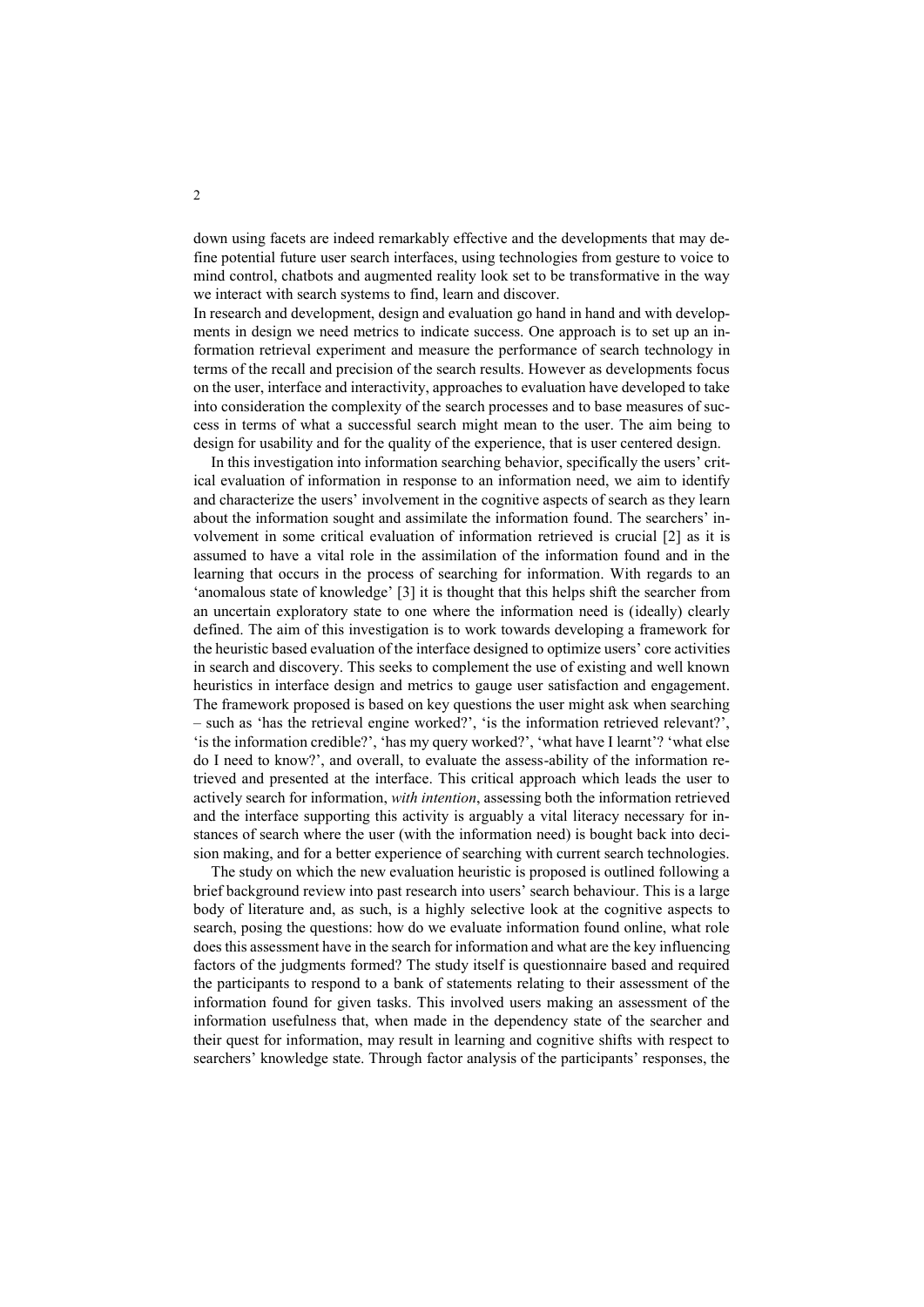constructs in a possible model of the user's evaluation of information identifies the assessment of the 'cognitive relevance', the judgment of the information in relation to the individual's knowledge and goals, as critical for the development of the proposed interface evaluation of assess-ability.

## **2 Interactive Search Behaviour**

The traditional framework for the study of search behaviour depicts the process of search as a series of steps with a goal driven information task. An assessment of relevance would be made to end the search, or to provide feedback in tasks requiring interactivity. The more innovative conceptual frameworks (such as foraging [4]) suggest an unravelling of this process with the view of a planned outcome dismissed in favor of an evolving and adaptive process. Here the path is not a straight trajectory but a process of learning and thus an evolving search. The searcher gathers and interacts with the information creating a personal perspective and learning as the search progresses. This shift in the view of search is conceptualized in models that recognize a user's anomalous state of knowledge and interactions with the information encountered. Toms [5] explains search has become more an 'immersion in a body of information'.

The shift in the concept of search can also be suggested in the development of the search interface. The relationship of the user, information and search as discussed in [6] and with regards to early interface designs, reviewed in [7] focus on the searcher in learning how to search or, more precisely, learning how to query on the index. Experimental visual interfaces for example, that show the impact of formulating the query with Boolean operations, or the visualization of the frequency of the query terms in the retrieved results, arguably invite the searcher to think about and learn how best to formulate the query to match against the system's index. Furthermore user studies of the searcher, in formulating the query and controlling the search as an effective series of moves (e.g., in [8]), are by and large based on an assumption that the searcher has a good idea of the target information sought and is learning how to best ask for the information. In comparison, the modern search interface, with for example visuals of clusters of extracted terms, appear better suited to the conceptualisation of search as exploration as the searcher evaluates the information retrieved and assimilates this information with respect to their current knowledge state. Supporting the users' exploration the interface design ultimately is for the searcher to experience 'flow' [7] again suggesting a subtle shift in the concept of search in the interface design supporting the searcher in learning how to search, for example how to submit the query, to inviting the searcher to learn from the information retrieved so as to continue the query. In this view of search as learning, the users' critical evaluation of information has a vital role.

An effective retrieval system is one which performs, both in terms of providing and facilitating access. The interest in the user and their interactions shifts the evaluation from that of system performance to questions on and around how well the interface supports the user in this task-directed goal of finding information. That is, to ask the questions, how usable and how useful are the interface features and their design? According to the definition of usability provided by the ISO standard (9241, 1994) we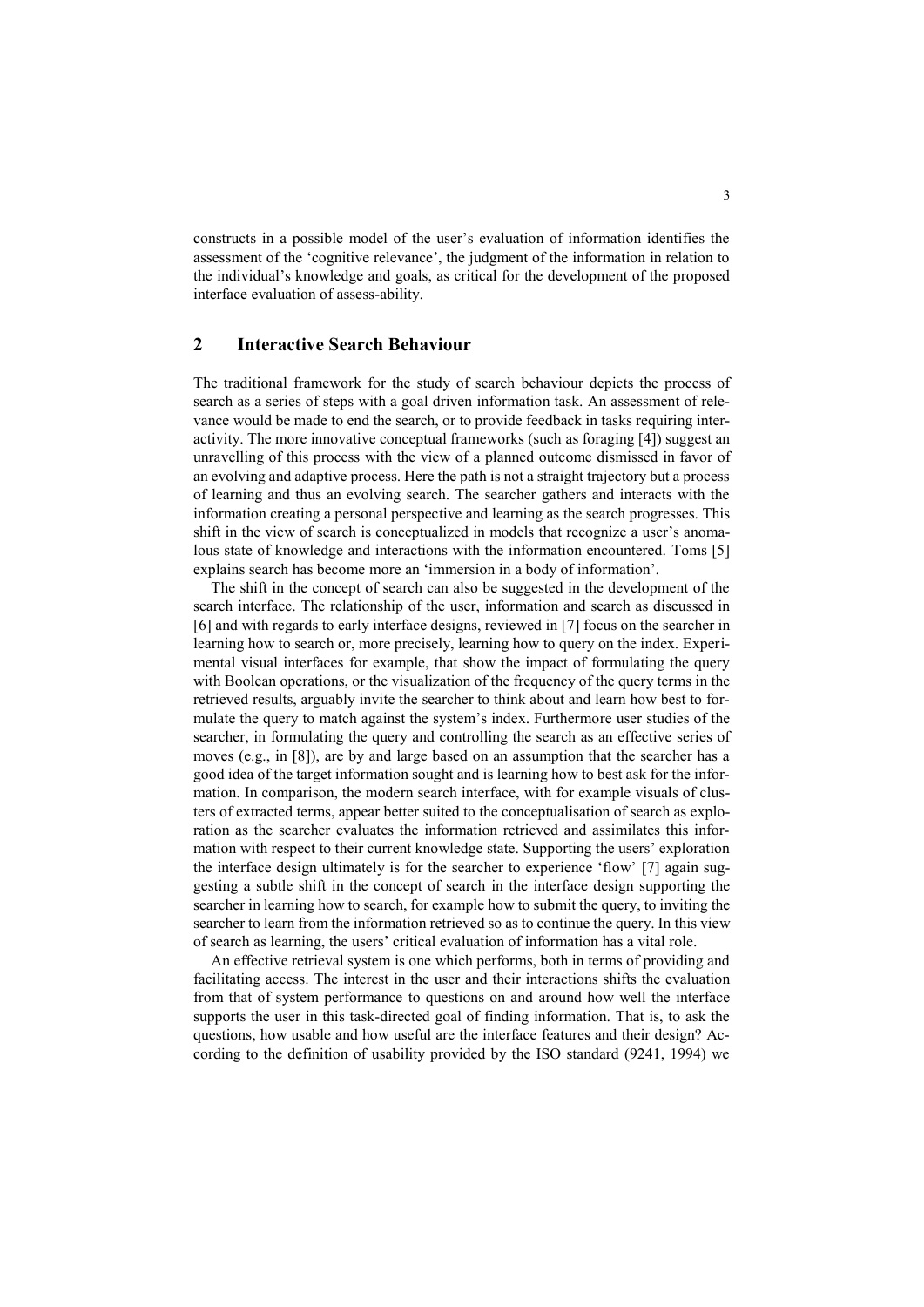should be designing the system with respect to "the effectiveness, efficiency, and satisfaction with which specified users achieve specified goals" and further assess usability as a "measure of the quality of a user's experience when interacting with a service or resource" [9]. To obtain a user evaluation we can measure 'task success on finding items on a subject, along with other measures such as the user's perception of satisfaction. Usability heuristics may also be deployed both in the design and in the evaluation of the interface optimized to assist users in accomplishing the task. Thus evaluation metrics have an important role in user centered design. For example, [10] found significant effect of visually appealing interfaces on performance including completion time, and that there is positive correlation between the interface design and interest levels when searching for complex search tasks or self-chosen tasks [11]. Central to Human Computer Interaction is the maxim that the interface itself should disappear from the user's focus so that they concentrate only on the task in hand. For this, arguably design needs to go beyond usability assessment and evaluate the enabling of the search process taking into consideration the complexity of the users' interactions, both behavioural and cognitive. That is, the evaluation of the user experience demands an understanding of the search processes. One in which the user endeavors to- *find the query terms, formulate search expressions, -refine the search based on feedback, -, spot relevant items, - decide what to do next - compare information retrieved* and, *- attempt to ensure that relevant information is not overlooked*. Once we begin to think about what a successful search might mean to the user we can identify the design (and the evaluation) to support user-information interaction in search.

## **2.1 Research Questions**

This study investigates users' interactions with information when involved in its critical evaluation conducted in a dependency context between user and the information. Broadly speaking the questions posed are, what do we think when engaged in the critical evaluation of the information found online, on what criteria do we assess the information and what might be the factors influencing the judgments formed? Thus, following Toms [5], the intention is to focus on the cognitive activity of search. The core criteria in evaluating information retrieved in a search context is relevance, an assessment of the topic match between the query and the information retrieved. Previous researchers have distinguished 'topical' relevance from 'situational' relevance that relates to the perceived utility of the document to the users' real situation or task in hand [12] and that may have a prerequisite judgment of 'cognitive' relevance, that the document is understandable and informative given the users' current state of knowledge. It is therefore assumed that formation of cognitive relevance judgments are critical activities in conducting an effective and dynamic search. The study, asks how searchers, in evaluating the information, form a personal perspective on the information and the factors that can influence this judgment. This insight is sought to inform interface design perceived to be supportive of the users' cognitive behaviour in carrying out the search.

4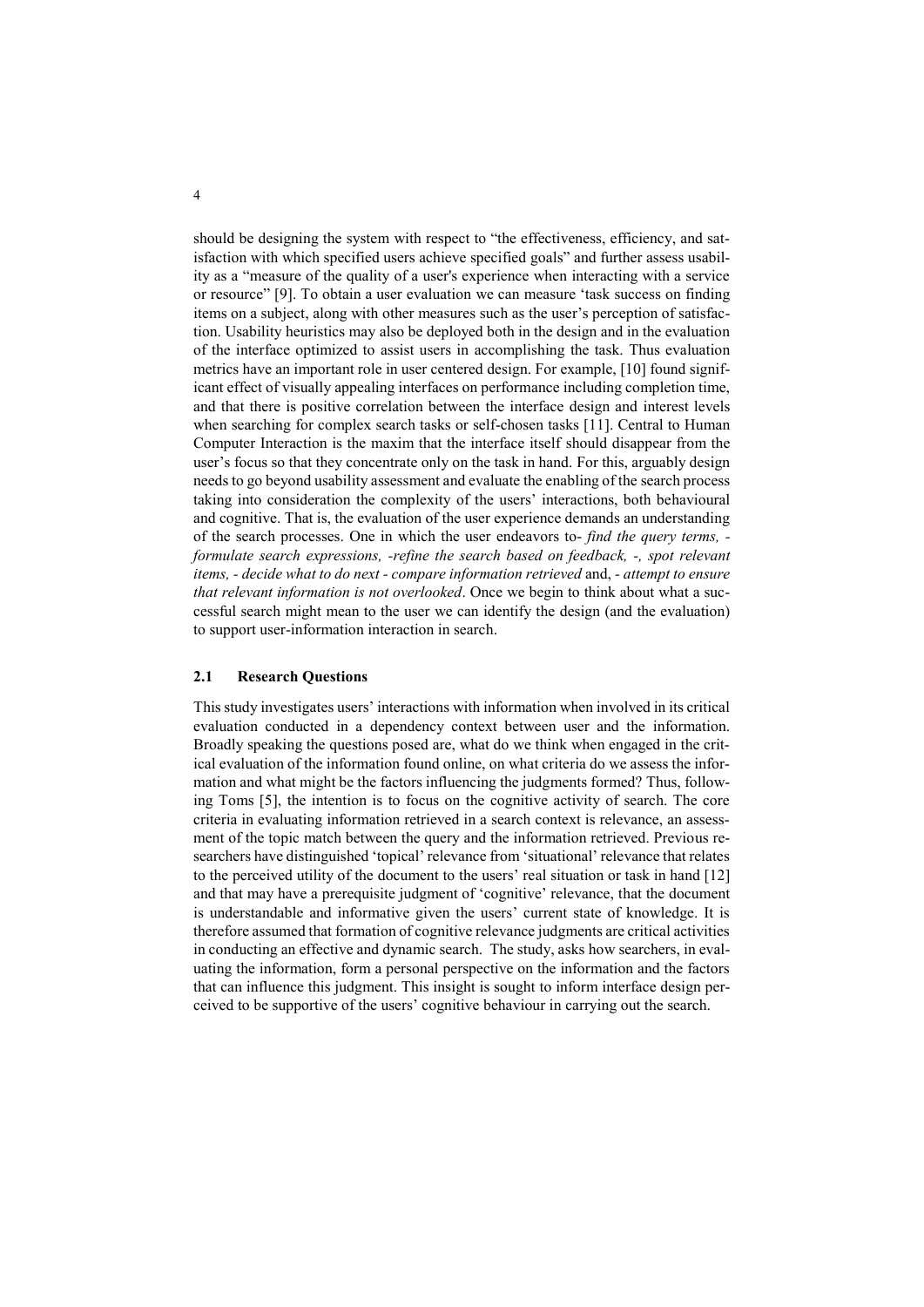## **3 Factoring the Constructs of Relevance Judgments**

The aim of the study was to obtain a characterisation of participants' interactions with the retrieved results from two assigned search tasks. The participants were 102 students from Information related courses at a UK university. The task to find information was set as an exercise to be completed for the following week's class and participants were asked to complete the questionnaire following completion of each search. Using Google, participants were asked a 'general' task to find information on Alan Turing and his contribution to the development of Computing. The expectation being that one or two encyclopaedic type of articles would satisfy this information quest. Whilst the query put to Google Scholar was more open ended to find backgrounder information on the topic of young people's use of Short Message Services (SMS) and its effect on their written language. The expectation being that the participants would have to learn a bit about this topic and find several sources to satisfy the information quest.

A questionnaire was designed to collect data on the assessments made with regards to the relevance of the information found and the assessment of the search engine used. The questions (items) were drawn from previous research which identifies and describes the judgements people make when assessing information retrieved as relevant (as detailed in [13]). The (meta) analysis here is to highlight the differences in the assessments made (of the retrieved information) and in the perceptions formed (of the search engines) when the participants' task was a straightforward 'look up' task and one where there was some simulation of a gap in knowledge and the need to look up and learn about the topic. The comparison thus described was between the 'look up' task using Google and on the 'research task' on Google Scholar (GS) and aimed to provide a characterisation of the cognitive processes when involved in search.

The Likert-style statements (items) aimed to reflect the constructs of information evaluation in the search context. Previous research identifies three types of relevance judgements, topical, cognitive and situational and these were drawn upon to suggest their assessment of the information retrieved. From these a series of statements were drawn up to include in the questionnaire and to avoid asking the participants to respond directly about their assessment of the relevance of the retrieved results. As follows:

- Topical relevance, a judgment of information 'aboutness' and the relation to the query topic is fundamental to search and participants were asked to give their level of agreement to statements such as, *the information is related to the topic of interest*
- Cognitive relevance refers to some judgment of the informativeness with respect to the user's state of knowledge and, in this personal perspective there is some assimilation of the information. Participants were asked to consider the information retrieved and respond to statements such as, *the information has helped me to learn about the subject* as a possible indirect measure of cognitive relevance.
- The assumption is that these judgments are formed as a prerequisite for the application of the information to resolve the problem. The two stages of information interaction is clear in Blandford & Attfield's [2] definition where first the information is acquired and then applied to the situation. In this study the participants were required to find information only therefore only a measure of confidence that the information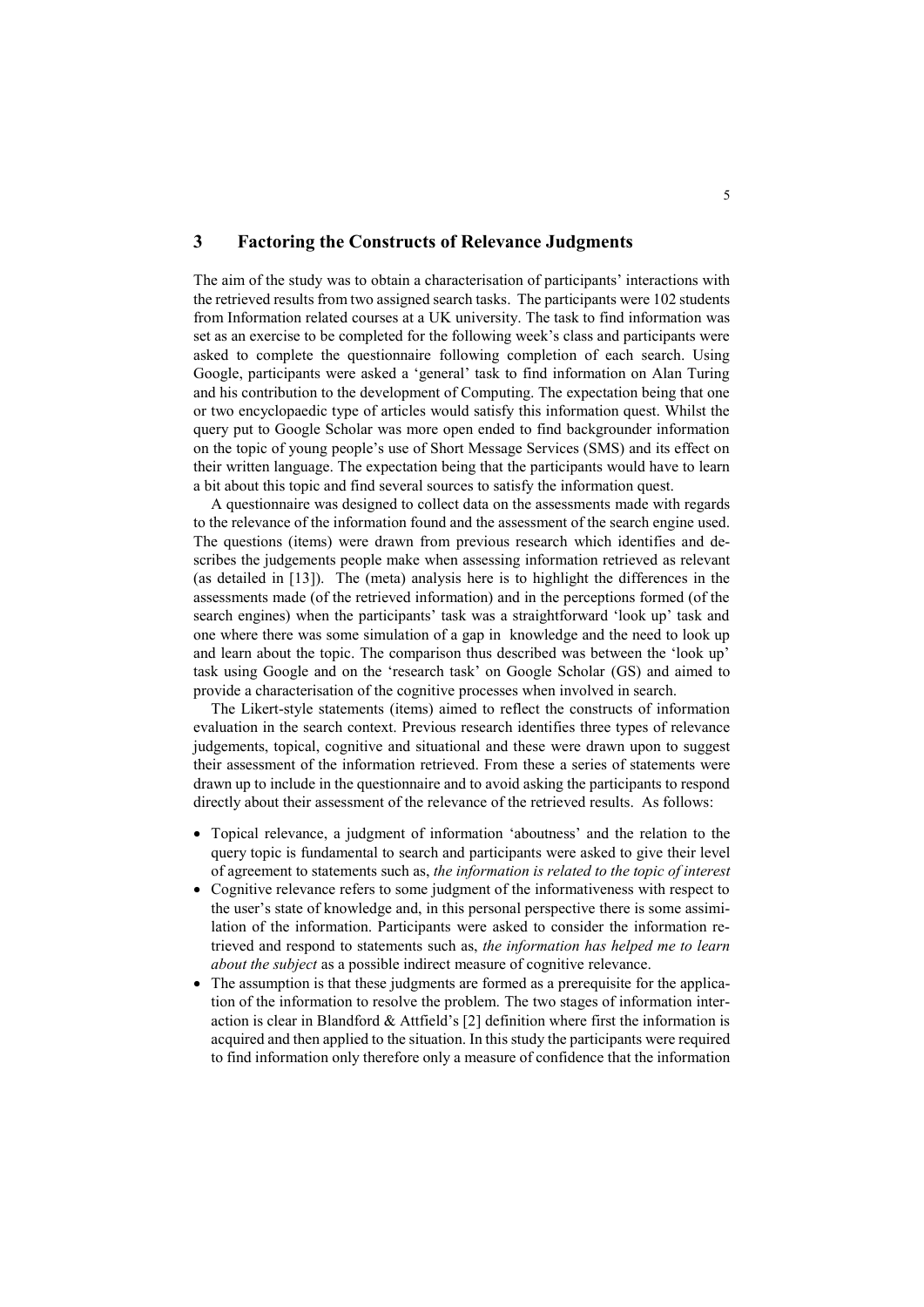would be useful was sought in responding to items, such as *if I knew someone was looking for this information, I would tell them about this.*

To investigate the influence of the factors that may be used in making relevance judgments, including document style, recentness, novelty and scope, the questionnaire included 4-5 items relating to these and which as such may further distinguish the users' assessment of the information retrieved, such as *the information is accurate, I can believe the content, the information appears authoritative, the information is well written*. With respect to the interactive context, and the user assessment of the interface two further constructs were considered as having key importance. Firstly, information interaction may be viewed as a dialogue between the user and the information retrieved with the interface facilitating the cognitive processing involved. It is possible then, if not likely, that the perceived ease with which the user can form the relevance judgments will affect and influence the judgment itself. Thus, a small number of items were included to measure this construct, such as, *it was easy to identify what the information was about* and *I felt that my query had been understood*. A further group of items, such as *the* s*ystem is good at finding information that matches my query* were included to measure the perceived system effectiveness – that is, 'does it work?' The questionnaire was thus developed to manifest the participants' cognitive processing in search through their responses to this bank of items based on the constructs of topic relevance, cognitive relevance, situational relevance/confident use, information content, style and scope, and on the perceived support and effectiveness of the interface and system. The questionnaire was developed as a psychometric tool to investigate the core factors in users' assessment of the information and of the system in the interactive search.

#### *3.1* **Exploratory Factors**

The statistical procedure of factor analysis was used to extract intended constructs when measured with the multiple statements. If the items for a construct are well designed, they should converge and form a major factor [14]. The Kaiser-Meyer-Olkin (KMO) values were greater than the recommended value 0.6 indicating sampling adequacy of the data prior to conducting factor analysis. Cronbach's alpha coefficient confirmed the reliability of the data in terms of internal consistency. These ranged from 0.706 to 0.926, which is higher than the minimum cut-off of 0.7. Table 1 reports the principal component analysis results with varimax rotation using SPSS. Two separate analyses were conducted on each of the datasets (the Google task and the Google Scholar (GS) task) in turn. An alignment across the factors for the Google and GS tasks was sought with a slight difference in the labelling of the factors, and the actual differences in the composition of these comparable factors are as follows. When asked to think about using the information retrieved using Google (query: Alan Turing*),* all of the items in the factor [1G] 'Content Credible' also appeared in the factor [1GS] 'Content Credible and Relevant' formed when thinking about the information retrieved using Google Scholar (for the query topic: use of Short Message Services*).* These were *I can believe the content*, *[…] is accurate* and *appears to be authoritative*. The factor [1GS] additionally included the statements, t*he content is totally related to the topic of interest, is* 

6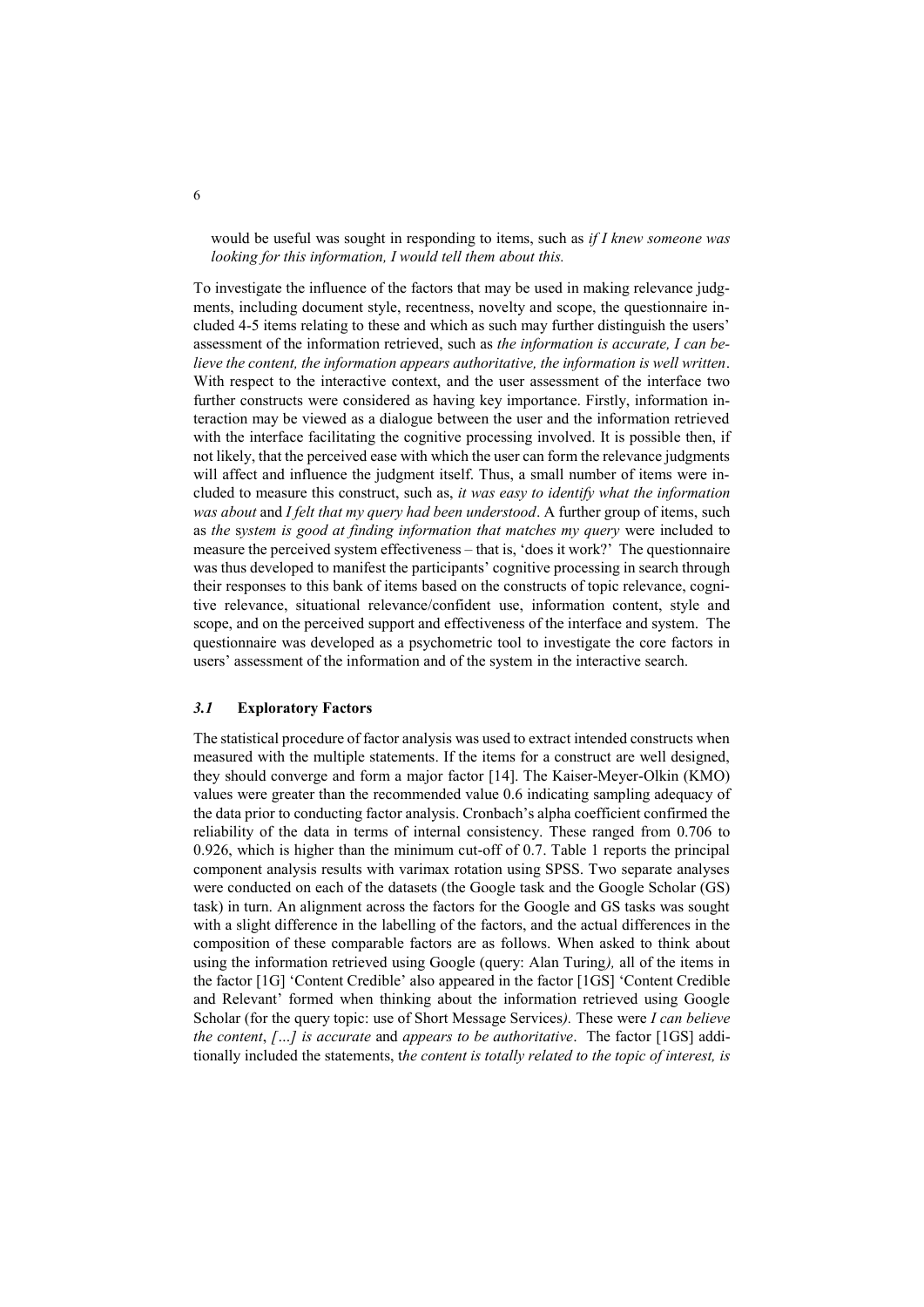*very easy for me to understand, is well written* and *tells me most of what I need to know.*  These additional items might indicate that the participants were assessing the relevance of the information retrieved, as well as the credibility of the information retrieved. The sense that the participants were assessing the relevance of the information retrieved when searching for the task on Google Scholar is further borne out in the different items distinguishing the factor [2G] and factor [2GS], labelled as 'Expected Relevant' and 'Cognitive Relevant' respectively. These factors had in common the items *The information found seems to be the right amount for me, is a sufficient to complete the assignment*, and *I expect to feel well informed on this topic*. Factor [2GS] additionally included the items, *I expect this information to be very easy to read, easy to understand, I would use this information* and [it] *has helped me to learn about the subject.* Factor [2G] on the other hand additionally included only the item *I expect to know more about the topic once I have read this information*. Further indication that the participants were involved in assessing the information retrieved when using Google Scholar is in the items forming the factors [3GS] labelled 'Confident Useful' when compared to the factor [3G] in the Google task. In common were the statements*, If asked, I think that other people would value this information*, and *If I knew someone was looking for this information, I would tell them about this*. Whereas factor [3GS] contained the items, *this information would help me to complete the assignment,* and *I expect to know more about the topic once I have read this information* whilst factor [3G] included the items *I expect this info to be very easy to read* and *I would use this information to work on the task in hand.* The factors formed represent the users' assessment of the information as credible, relevant and useful with common items found in both data sets. The major differences, however, relate to the assessment of relevance in the GS task. Of particular note is the inclusion in Factor [2GS] of the item which mentions learning, '*this information has helped me to learn about the subject*' in assessing relevance. It is further noted that the highest loading item in Factor [3GS] labelled 'Confident Useful' refers to the *value of the information* whereas in [3G] instead the highest item refers to *ease of understanding*. This may suggest that 'ease of reading/use' influences the user's judgment of usefulness in the 'look up' context, whereas in the 'research task' the assessment of information usefulness is made with greater respect to the task context or situation.

Google Scholar Factors Google Factors Item (abbreviated) Item (abbreviated) 1GS … content is accurate *…related to topic of interest …easy for me to understand* … believe the content … appears authoritative *… is well written … tells me most of what I need*  .831 .765 .753 .747 .658 .652 .613 1G … believe the content … appears authoritative *… of good quality*  … content is accurate .850 .847 .815 .717 2GS ... the right amount for me … is sufficient …*will be easy to read …will find easy to understand*  .855 .757 .756 .731 2G … is sufficient *… I expect to know more once read*  feel well informed .834 .769 .734

**Table 1.** Factors in the evaluation of the information retrieved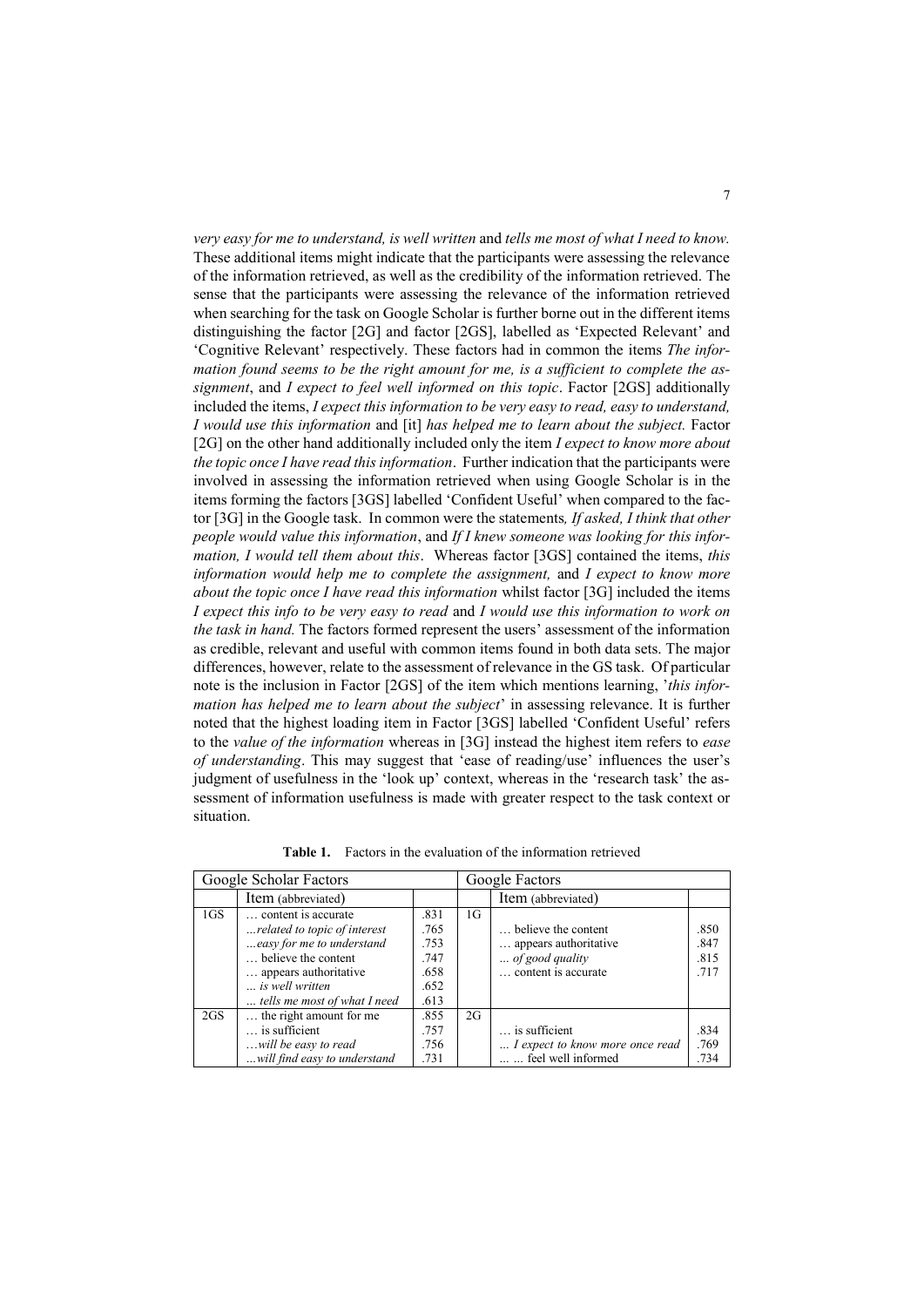|     | I will use this information<br>has helped me to learn<br>feel well informed      | .666<br>.656<br>.637 |    | helps me complete the assignment<br>the right amount for me.                         | .631<br>.550         |
|-----|----------------------------------------------------------------------------------|----------------------|----|--------------------------------------------------------------------------------------|----------------------|
| 3GS | other people would value this<br>if looking I would tell some-<br>one about this | .854<br>.834         | 3G | will find easy to understand<br>if looking I would tell someone<br>about this        | .810<br>.794         |
|     | helps me complete the assign-<br>ment<br>I expect to know once read              | .675<br>.606         |    | will be easy to read<br>I will use this information<br>other people would value this | .743<br>.734<br>.665 |

The questionnaire also asked the participants to respond to a set of items relating to the assessment of the system. These either related to the perception that the system worked (Factor5), *the system works well in suggesting information, is good at finding information for my query* and *I can use to get the best results* or with respect to the support the participants felt they experienced (Factor 6), *my query had been understood, it was easy to identify what the information was about* and *easy to see why retrieved*. There was little variation found in these factors when assessing Google and when assessing Google Scholar. However running multiple regressions on this data does show these factors account for about half of the variance (45%) in factor [2GS] Cognitive Relevant; but, only 29% of the variance, in [2G] Expected Relevant judgment on Google. Factor 5 relating to user perception of system effectiveness also held a moderate association at p<.001 ( $\beta$ = .457) with factor [2GS] and again a weaker association with factor [2G] at p =.007 (β =.331).

## **4 Discussion: Assess-ability as a New Evaluation Heuristic**

With regards to the premise that search involves learning in the context of a gap in knowledge, this study explores the user's critical assessment of the information found. In the analysis of the questionnaire relating to the users' assessment, this study provides some evidence that the participants formed slightly different judgments according to the task. Assessment of relevance appeared to be more embedded in the evaluation of the GS task with the user engaged in assessing 'cognitive relevance' assimilating the information found. In the 'look up' task on Google assessment of the information appears to be less critical based on an expectation of topic relevancy. That is, the evidence presented here tentatively points to a difference in behaviour, especially cognitive, when searching with intention to find information (when compared to looking up information). The limitations of the study are, however, acknowledged and further investigation is recommended with the deployment of the psychometric questionnaire to further research the user's critical assessment of information found in search contexts. Further insight could be usefully gathered in user studies which involve the participants searching for different types of tasks for example with 'real' information needs, and in differing professional contexts. Further validation of this data collection instrument may be sought in correlating the searchers' critical assessment of information with some further measure of satisfaction or engagement. A searcher who appears to be involved in assessing cognitive relevance and assesses the search engine as supportive may report feeling more engaged in exploring new or complex topics. Developments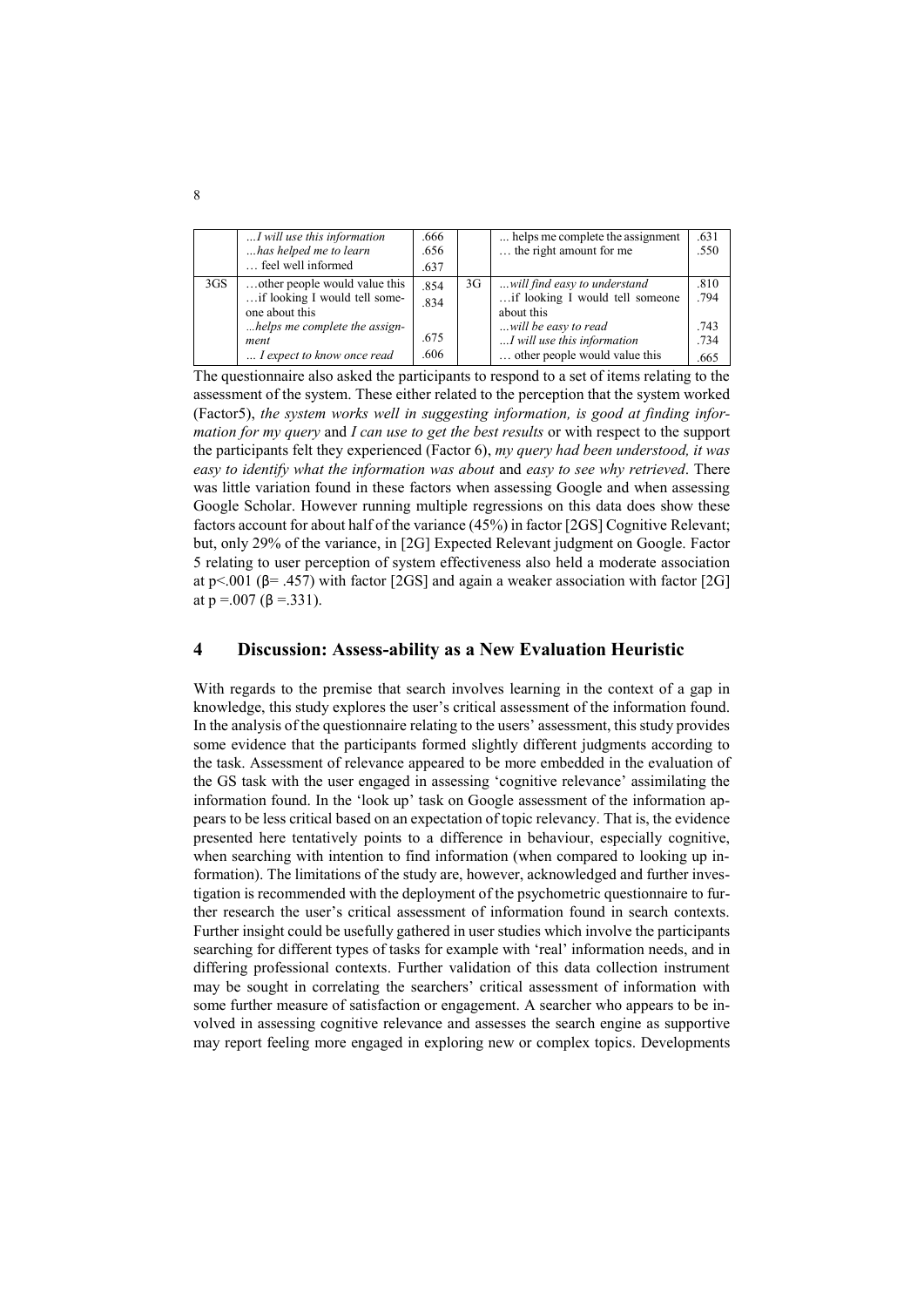in the design of the interface to enhance the user experience may also be gauged using the questionnaire to collect data on their interaction with the information found.

Furthermore, identifying the core activity of assessing cognitive relevance may allow design to focus in the property of the 'assess-ability' of the interface to support the user in their critical assessment of the information retrieved. Nielsen's usability heuristics are de facto in user experience design comprising the ten usability principles which if adhered to can help ensure that the interface uses the users' language, helps user recognize rather than recall, gives consistent feedback on the system status and generally instil a confidence in using the interface. The development of the principle of assess-ability, as a heuristic, would question the support given to assist the user in assessing the information retrieved and help design to support this vital component of search behaviour. The types of questions that may be posed in developing the assessability heuristics may be drawn from recent studies that reveal the features that people claim to use when assessing information. The C3 (Content Credibility Corpus) [15] containing 15,750 evaluations of 5543 Webpages by 2041 participants, for example includes over 7071 annotated textual justifications of credibility evaluations of over 1361 Webpages. Analysis of these comments involved labelling the factors mentioned as influencing credibility assessment and were grouped into six categories. Each of these represent questions that someone might ask when assessing credibility, as: What kind of Web page is it? • Is the content of commercial character? • Who is the author or publisher? • How is the Web page designed? • Is the textual content of high quality? • Is the information on the Web page verifiable? The extent to which the presentation of the information retrieved enables the user to ask and answer some or all of these questions could form the basis of the assess-ability heuristics. For example, to ask: Is the user able to assess who is the author or publisher? Can the user determine what kind of web page/ the type of article? Can the user assess the quality of the information, for example in assessing the metadata of date and the article references? The presentation of this information may make use of devices to separate out types of content, for example adverts on the page, or thumbnail to signal the type of page, and novel visuals such as 'Wikitrust' [16] designed to show editorial control and help the user to see which parts of the article are credible. The premise being that the more the user is able to assess the information retrieved, the more they will engage with the information, as is vital to searching for information. It is less obvious, however, how to provide support in asking the questions that rely more on the semantic features of the source, i.e., its relevance, completeness, scope and neutrality [17]. Asking the question – 'Can the user verify the information?' requires the user to interact with the information on a deeper level and to check accuracy and completeness and, in search contexts, to relate the information found to one's prior knowledge. In identifying the factors influencing the users' verification of information Brand-Gruwel [18] found that the strategies used involved the user in checking consistency with other sources, making connections to previous knowledge and interestingly, a verification strategy of 'trying to discern author's motive'. The design to assist the user in making this assessment is challenging but may be partly achieved by enabling the searcher to look up the author (if known) and to assess credibility markers of the author's transparency related to their motive in providing the information. Links may be followed enabling the searcher to verify content and,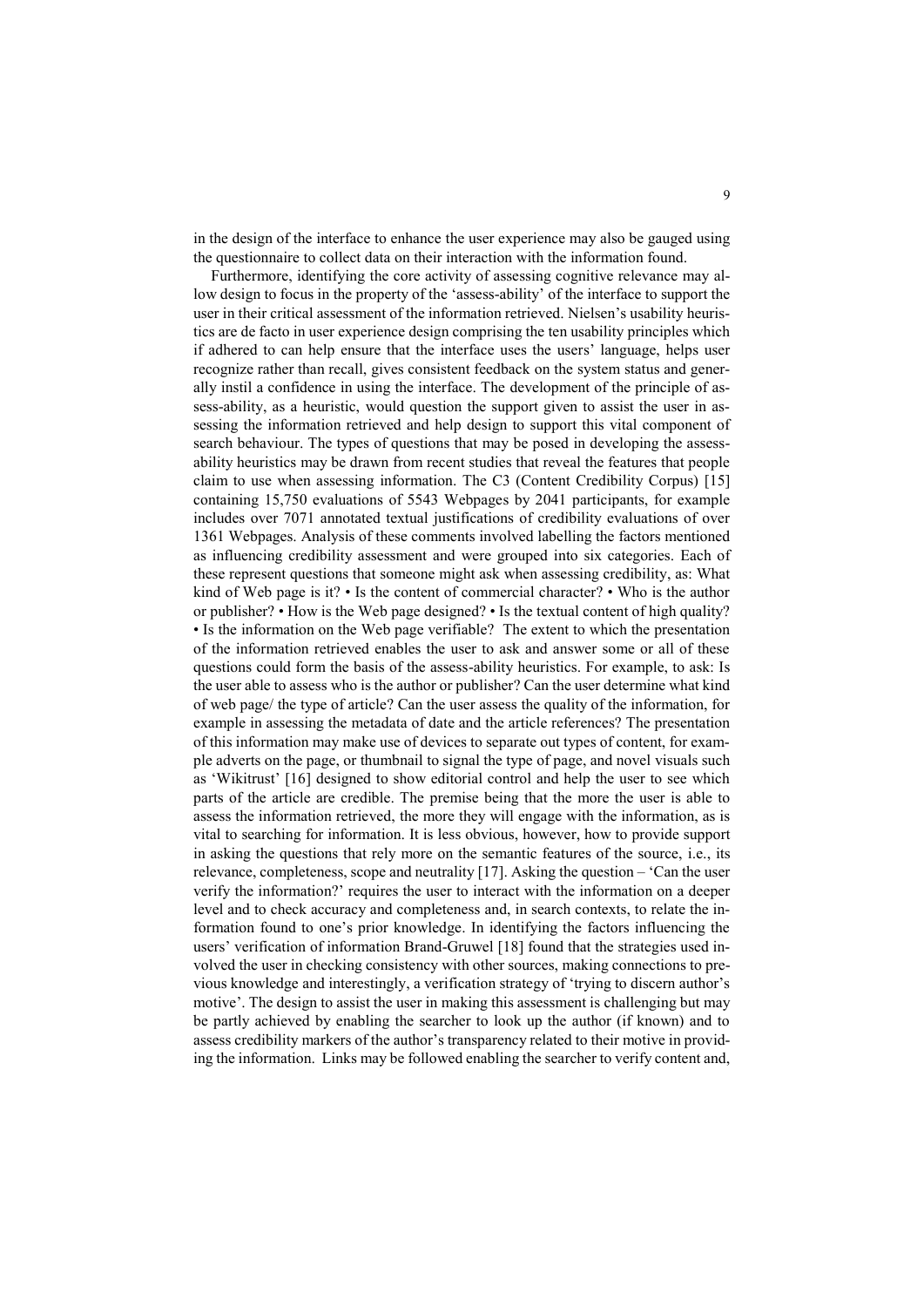critically design tactics (such as the highlighting query terms in retrieved results) may be used to encourage assessment with regards to the users' information need. Here the assess-ability of the information refers to a less tangible property with its relevancy drawing on user's personal knowledge and information requirements. The value of the assess-ability heuristic is therefore not to determine design but rather to draw attention to the impact of design and features that the user perceives as supporting their interaction when assessing the credibility, relevance and usefulness of retrieved information.

## **5 Conclusion**

A novel approach to investigating the users' cognitive activity in the critical assessment of information is presented here, and analysis suggests the constructs of the users' judgment. Interestingly, a distinct evaluation could be discerned in which the users appear to form a personal perspective on the information, critically evaluating the information in respect to their goal to find information. As a core and vital aspect of search activity, the study on assessing information provides a framework for thinking about how the information may be presented at the interface and designed for assess-ability. The framework of the heuristic based evaluation of assess-ability, supporting assessment of credibility and relevance, whilst in an early stage of development, provides an approach for interface design to support and evaluate the user's cognitive engagement in search.

#### **References**

- 1. Wilson, M.L., Kules,B., Schraefel, M.C., Shneiderman, B. From keyword search to exploration. In: Wilson, M.L et al. (eds.) Foundations and Trends in Web Science pp. 1–97 (2010)
- 2. Blandford, A., Attfield, S. Interaction with Information. Morgan & Claypool, CA. (2010) 3. Belkin, N.J., Cool, C., Stein, A., Theil, U. Cases, scripts and information seeking strategies:
- on the design of interactive irs. *Expert Systems with Applications***. 9**, 379-395. (1995) 4. Pirolli,P.,Card, S.K. Information foraging in information access environments. In: Proc. of the Conf. on Human Factors in Computing Systems, ACM New York, pp.51-58. (1995)
- 5. Toms, E. Information interaction providing a framework for information architecture. Journal of the American Society for Information Science, **53(10),** 855-862. (2002)
- 6. Johnson, F.C. Shifting Contexts: relating the user, search and system In:Efthimiadis EN et al. (Eds) Teaching and learning in information retrieval,.Springer,Heidelberg (2011).
- 7. Hearst, M.A. Search user interfaces. Cambridge University Press, (2009).
- 8. Wilson, M.L., Schraefel, M.C.,White, R.W. Evaluating advanced search interfaces using established information-seeking models. Jasist , **60(7**) 1407-1422. (2009)
- 9. Nielsen,J. Usability 101:Introduction to usability [https://www.nngroup.com/ articles/usa](https://www.nngroup.com/%20articles/usability-101-introduction-to-usability/)[bility-101-introduction-to-usability/\[](https://www.nngroup.com/%20articles/usability-101-introduction-to-usability/)17/09/2017]
- 10. Moshagen,M., Thielsch, M. T. Facets of visual aesthetics, Int. J. of Human Computer Studies, **68(10)** (2010).
- 11. Arapakis, I., Jose, J.M., Gray, P.D., Affective Feedback: An Investigation into the Role of Emotions in the Information Seeking Process, ACM SIGIG, pp. 395 – 402 (2008)
- 12. Saracevic, T. Relevance reconsidered. In: Proceedings of the conceptions of library and information science (CoLIS 2), ACM Press, New York, pp.201-218 (1996)
- 13. Johnson, F., Rowley, J., Sbaffi, L. Information Interactions in the Context of Google. Journal of the Association for Information Science & Technology, **67(4)**, 824-840 (2016)